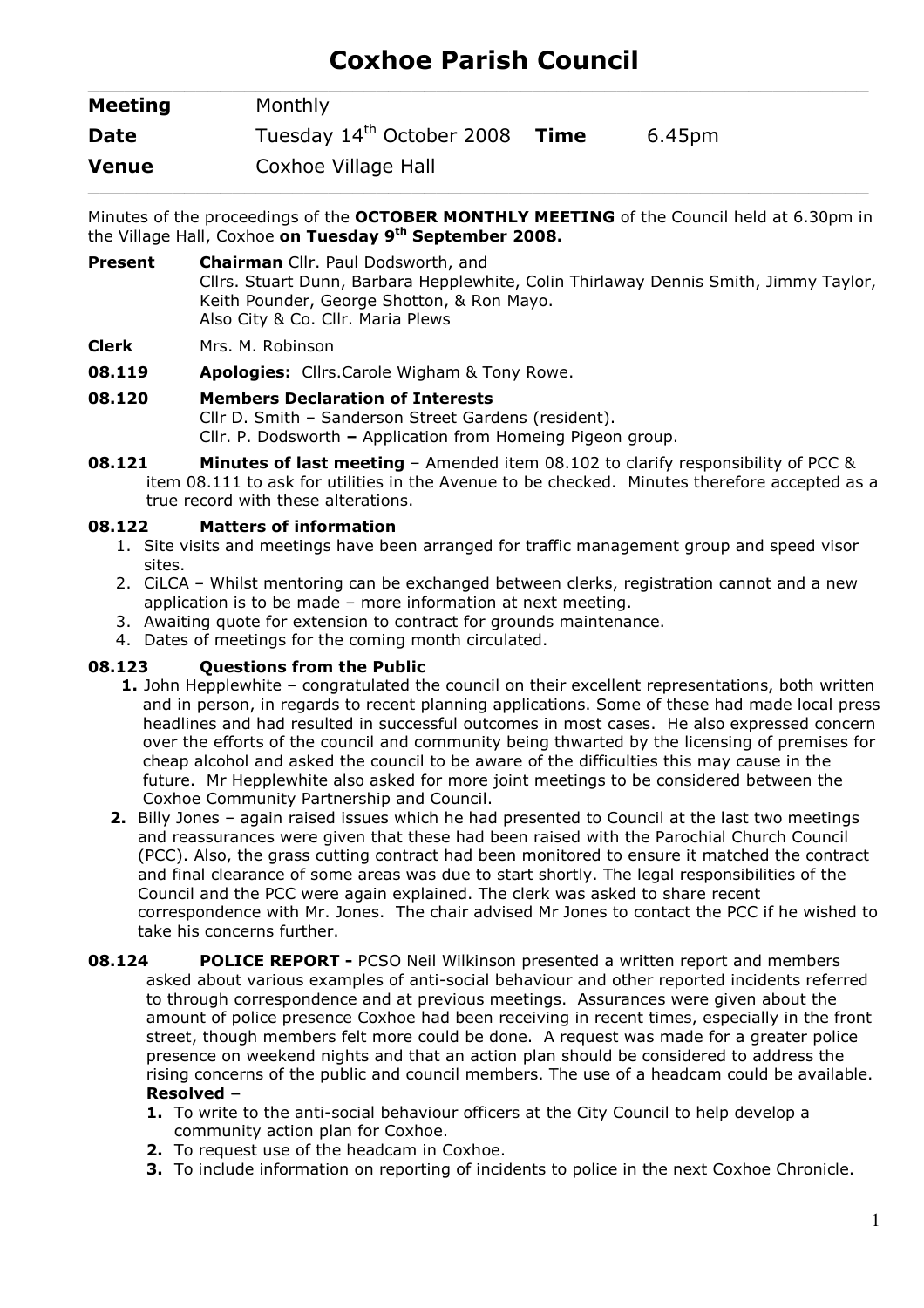# 08.125 Correspondence

08.125.1 Police Community Consultative Group - invitation to attend open meeting. Cllr Smith will try to attend.

## 08.125.2 Durham County Council (DCC) correspondence

- a. National Tree Week Resolved areas identified were the front street as part of the URRI, or to replace damaged trees in the park and use tree guards. Also other community groups to be encouraged to make an application for a grant to enhance the community.
- b. Attachments to street lights (Christmas lights) information received and retained for future.
- c. Attachments to street lighting (hanging baskets) **Resolved** that Cllr. Dodsworth record current hanging basket points by lamp standard number, as well as those possible to use in future years before an application is completed.
- d. B6291 The Avenue to Blackgate East temporary footway closure for URRI works received.
- e. AAP's results of consultation received same to be circulated to all members.

### 08.125.3 CDALC correspondence

- a. Area Action Partnerships (AAP's) the Council's representation to DCC for a rural east AAP has been accepted into the framework for the new unitary authority and further consultation is to take place soon between those parishes which may form the partnership.
- b. County Training Partnership (CTP) Chairmanship & E learning courses available. Resolved to investigate access to an e library and members to advise clerk of interest in courses.
- c. Freedom of Information Act Publication Scheme Resolved that the Model Publication Scheme be adopted.
- d. Environmental Information Regulations Defra workshop received.
- e. Health & Safety manual offer received.
- f. Association's September Newsletter Information on Co-options and Transfer of Assets. Resolved to continue looking at asset transfer through the route notified in the newsletter.
- g. Association's Annual Report & invitation to AGM received. Member attendance welcomed.
- **08.125.4** Planning Application responses
	- a. Blackgate Garage application granted subject to conditions
	- b. Old Goods Yard development application refused.
- **08.125.5** Web site link to Walking in Durham Resolved to allow this link.
- **08.125.6** Quarrington Hill Community Centre 3x award winner in Durham City In Bloom -**Resolved** to write letter of congratulations.
- **08.125.7** Communities and Local Government Communities in Control Making and enforcing byelaws consultation. Resolved clerk to respond.
- 08.125.8 Durham Rural Community Council (DRCC) –information on Autumn Meeting & Community News – received. Resolved to include an article from the news telling of the Councils move towards Quality Status.
- **08.125.9** NHS Constitution, The Mineral Valleys Project invitation, Grantfinder courses, CPRE overview newsletter, P3 News, Building Schools for the Future (BSF) newsletter & Town & Parish Standard, all received.
- 08.125.10 DCC Design & Conservation Environment Urban & Rural Renaissance Stakeholder Event  $18<sup>th</sup>$  November 9am – 1pm Spennymoor Town Hall. Resolved to pass information to the Partnerships.

### 08.126 Reports

- **08.126.1** Coxhoe Willow Cottage Allotments Resolved to accept the report and the recommendations there in. Also Cllr. Thirlaway to arrange for testing of materials as agreed
- **08.126.2** Quarrington Hill Allotments Resolved outstanding problems with an overgrown allotment and inappropriate use of another together with annexing of land to be investigated and appropriate action taken.
- **08.126.3** Insurance Provision  $-$  A report on a meeting held with the insurers was accepted by the council and it was resolved that:
	- a. Street furniture, notice boards and office equipment be included in the cover with immediate effect.
	- b. The cost of Legal expenses, libel and slander, also volunteer cover is requested.
	- c. Cover under Local Authorities (indemnity for Members and Officers) is further investigated.
- **08.126.4** Coxhoe Community Partnership Items of interest from the meeting had been circulated to members. Resolved that the report be accepted and the recommendations there in. It was noted that the information were not intended to replace the minutes of the Partnership which Cllr Hepplewhite will seek to have circulated.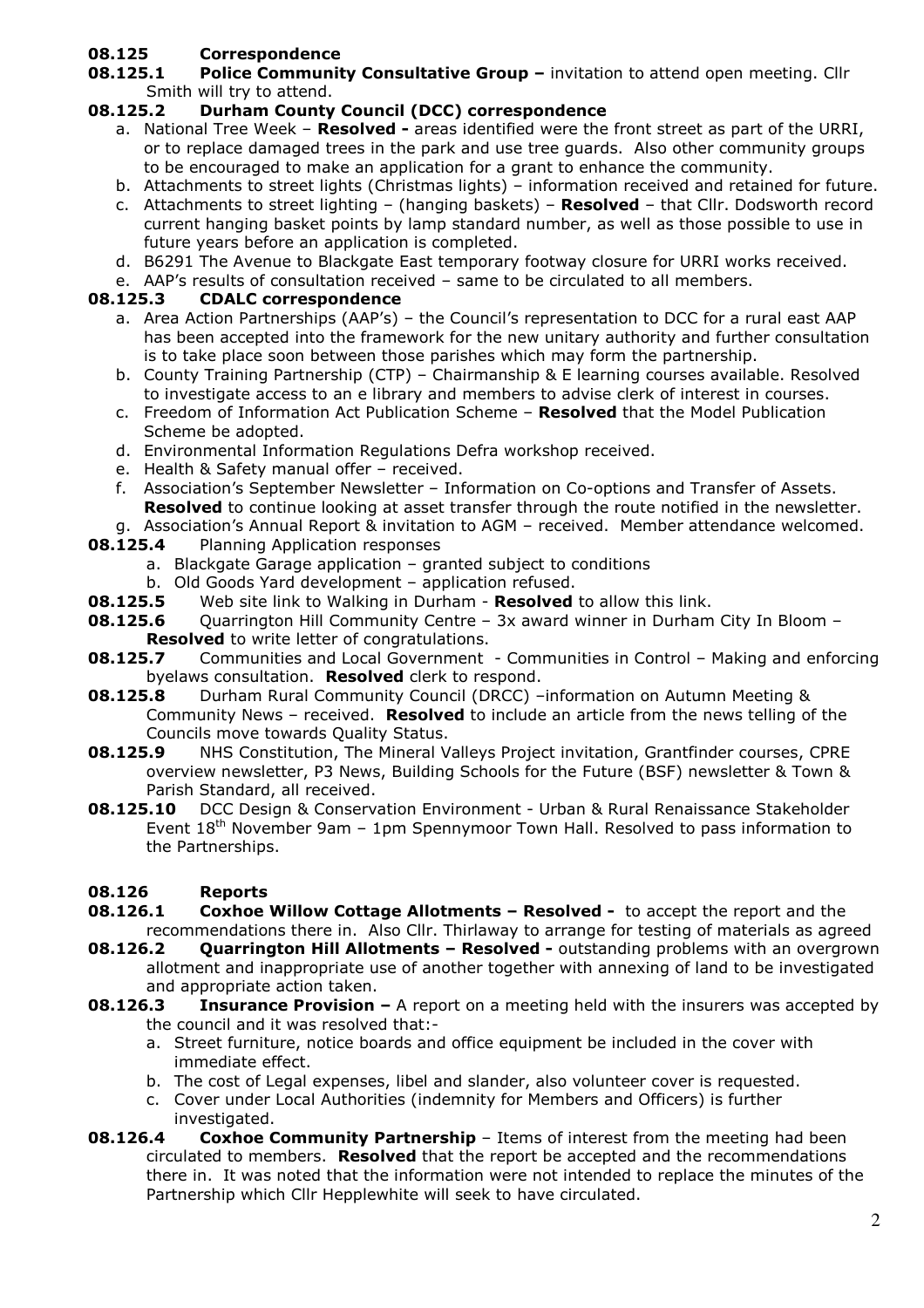- **a.** Cllr Hepplewhite gave an up to date report on the projects which the Partnership are involved in and this was copied to members. Clarification as to who pays for the plants for the school planters? This had been discussed at an earlier meeting and it had been resolved that the council would provide these.
- **b.** Memorial Garden Report and letter from Partnership circulated to members. Cost of the project greater than funding available at present. Tendering process may reduce costs in the current climate. Resolved that:
	- i. Cllr Dodsworth seeks a price from contractors as an early indication of what can be achieved in budget.
	- ii. Council submit a planning application for the work to be undertaken.
	- iii. Letter of support for the project be sent to the Partnership.
	- iv. Type of seating to be re-considered.
- c. URRI scheme Plans present at meeting. Concern expressed that a contribution from the City Council may not now be forthcoming. Resolved that City Councillor Dennis Smith try to seek clarification on this and that Clerk to write urgently to David Marrs / John Tindle to express concern.
- 08.126.5 Quarrington Hill Village Partnership Report circulated, together with minutes, from Partnership received. Resolved that:
	- a. Await the results of recent grant applications and ask if the Partnership would like support for any other projects.
	- b. Ask them to make contact with Coxhoe Community Partnership who may be able to help with advice on drawing funds down for young people.
	- c. Council agreed to submit planning application for the play park.
	- d. Supportive letter to be sent offering help.
- **08.126.6** Crowtrees Heritage Group minutes and agenda received.
- **08.127 Quarrington Hill traffic monitoring results** Original results from February 2008 received from Jerry Jones, as were some from March. However these still appeared to be incomplete. Despite incomplete information, early indications are that the traffic calming has reduced speeding by half and achieved the objectives of the Parish Plan. Resolved that
	- a. Cllr Dunn to provide further information which may help in gaining the original information sought.
	- b. Meeting re visors planned for  $21^{st}$  October 2pm be attended by Cllrs. Pounder, Dunn & Clerk.
	- c. New figures to be circulated to members.

### 08.128 Entrance signs

- **08.128.1** Coxhoe Entrance Signs The position of the entrance sign nearest A177 requires moving. A site meeting had determined where it could be best placed for safety reasons. Also, members asked that highways consider relocation of the sign at the top of The Avenue, bringing it further away from the hedgerow and that the one near Parkhill have the fencing diverted behind the structure. Resolved to
	- a. Request re-siting of The Avenue sign through Highways.
	- b. Ask the designer to re-site A177 sign, and if acceptable The Avenue sign, to Highways approved place(s).
	- c. To ask City Council to re-position fence around the Parkhill sign.
- **08.128.2** Quarrington Hill Entrance Stones Long grass impeding view of stones. Volunteer requesting to cut same, but advised against. A similar problem exists at Coxhoe. Resolved to include regular grass cutting around all the entrance features in the maintenance contract.

### 08.129 Public Footpaths

- **08.129.1** Maintenance concern from resident already raised with contractor and should be resolved during ongoing maintenance in October.
- **08.129.2** Land ownership enquiry Ownership of land adjacent to one of the public footpaths queried by a resident who would like to purchase the area for enclosure. Owner unknown. Resolved that Cllr. Dodds visit Land Registry to ascertain ownership in the first instance.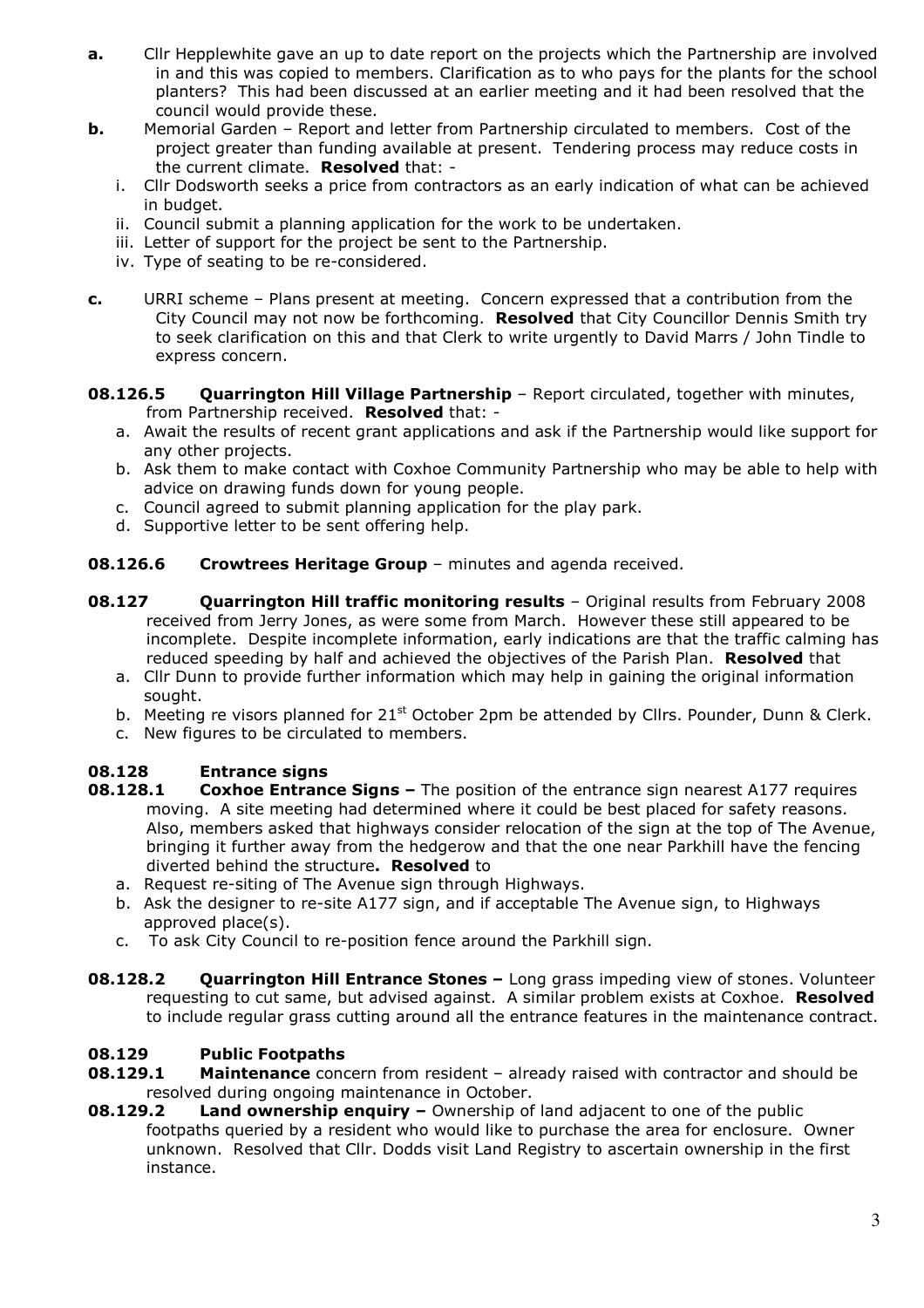- **08.130 Traffic Management –** Meeting arranged for Thursday 23<sup>rd</sup> October, 6.30pm in the village hall. Agenda to be sent out, to include new motorway signs directing use of A177.
- **08.131** The Avenue David Whorburton / Gordon Wingrove looking at position of utilities.

### 08.132 Planning applications

- **08.132.1** Erection of a 2 story pitched roof block containing 6 residential apartments at the Old Goods Yard, Commercial Road West. Application refused.
- **08.132.2** 'Hellens' Application Northern Echo reported Cllr. Dunn's excellent representation on behalf of council, however, attempts to have the plans refused were unsuccessful.

### 08.133 Finance

- 08.133.1 Internal Auditor, Report of meeting with Clerk held 18<sup>th</sup> August 2008. Resolved to
	- a. Accept the information therein.
	- b. Seek clarification on cost and work to be undertaken in view of changes to information available at time of appointment.
	- c. Go out to tender for internal auditor for year 2009/10.
	- d. Letter of thanks to go to N. King, former Clerk.
- **08.133.2** Council computer package PC World have helped Cllr Dunn & Clerk to identify a suitable package for the council. Total cost quoted is £788.81 (£650.77 net VAT), to include a lap top, printer, Microsoft Office Small Business Edition, Kaspersky 3 licence antivirus software, laser mouse and wheeled bag. Resolved to confirm the order with PC World.
- **08.133.3** Zurich Insurers Meeting held  $9<sup>th</sup>$  September to review existing current cover. Clarification required in some areas. Full report to be brought to next meeting.
- **08.133.4** Budget update computer data transfer at Clerk handover had caused problems in updating the accounts. New computer package should resolve issues and report to be compiled for next meeting.

#### 08.134 Grants and Donations

a. Quarrington Hill Youth Project (papers circulated in August). Members requested more information in respect of what the money would be specifically used for, as well as a statement of accounts.

| <b>Creditor</b>                 | Reason                             | <b>Minute</b> | Amount  | <b>Cheque No</b> |
|---------------------------------|------------------------------------|---------------|---------|------------------|
| Zurich                          | Entrance signs All Risks insurance | 08.113.1.b    | £89.65  | 400246           |
| <b>Total Business Solutions</b> | Photocopier contract               | 38            | £41.56  | 400249           |
| PC World                        | Computer package                   | 08.114.2      | £788.81 | 400250           |
| N King                          | Final salary                       | 07.18fi       | £324.52 | 400247           |
| M. Robinson                     | First salary                       | 08.85         | £353.84 | 400248           |

**08.135 Accounts for payment – Resolved** that the following be paid

**08.136** For information – The following were provided, or identified, for future meetings

08.136.1 Communities in Control – Real People, Real Power

**08.136.2** Closed Churchyards and Disused Burial Grounds

**08.136.3** Quality Councils - Training of members and officers & policy on conferences.

**08.136.4** CiLCA – now have an agreement for MR to have support from M Waterson using previous work already done.

### 08.118 EXEMPT INFORMATION

08.118.1 Sanderson Street Gardens – Garden areas re-measured. No 8 occupies a completely different area and plot 4/5 varies from original plan. Based on measurements taken, pricing structure developed showing values for each plot. Resolved

a. That the working party meets with residents to seek disposal and ensure legal easement. Greatest value for land possible to be achieved.

- b. The gardens are to be offered on a sold as seen basis.
- c. That the eventual sale price is to remain confidential.
- d. That the legal costs are to be paid by each householder.
- e. That all sales are to be paid in full upon completion of land transfer.
- f. That all proceeds from sale are to be used in the execution of the village plan.